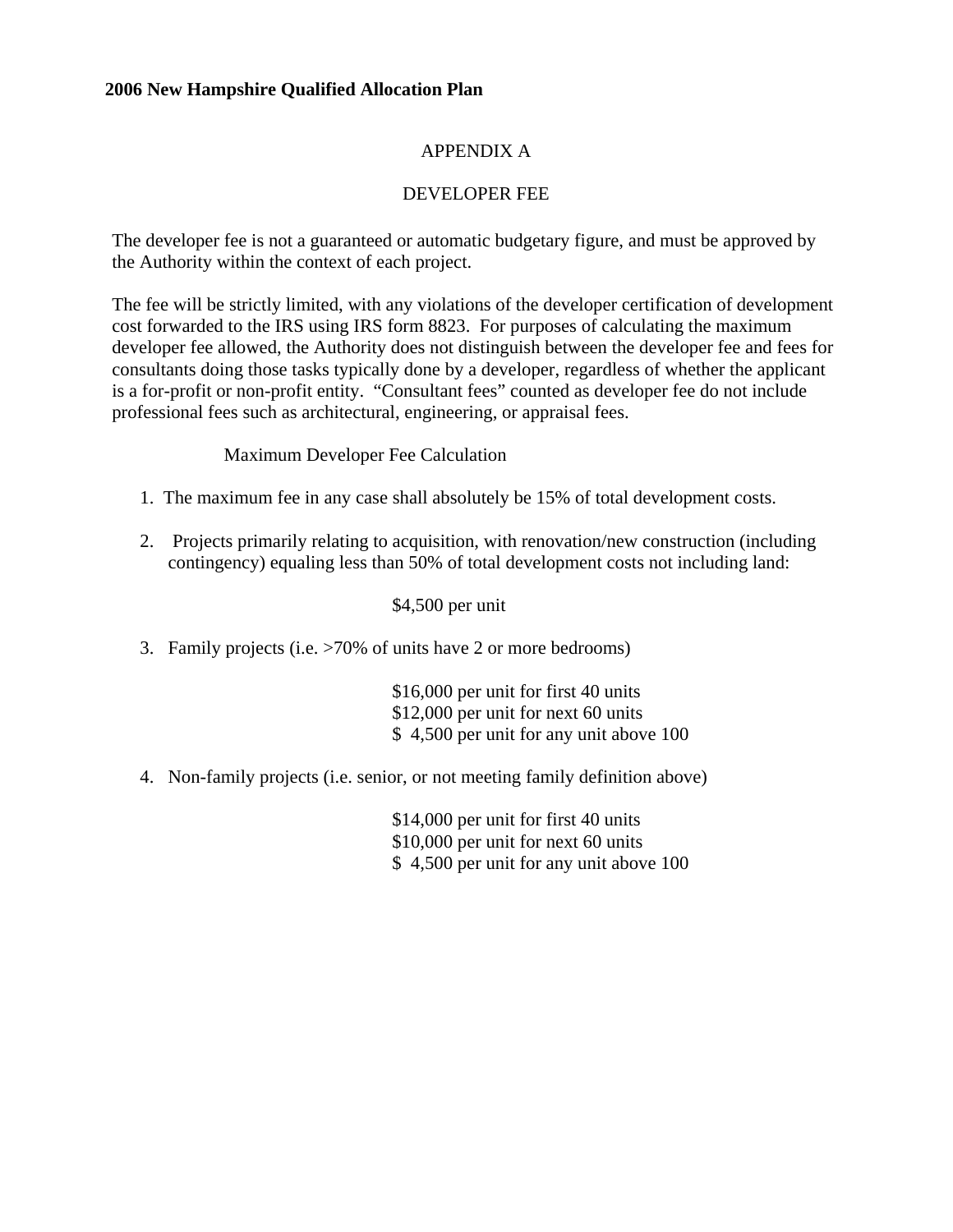# APPENDIX B

#### NEW HAMPSHIRE

### Difficult Development Areas and Qualified Census Tracts

Note: This listing is for information only, and reflect the last known federal designations. Please confirm for your project location.

#### **Difficult Development Areas**

Belknap, Carroll, Cheshire, Grafton counties

Hillsborough, Rockingham, Strafford and Merrimack counties in part (see below)

Hillsborough County - Eligible Towns Antrim, Bennington, Deering, Francestown, Greenfield, Hancock, Hillsborough, Lyndeborough, New Boston, Peterborough, Sharon, Temple, Windsor

Merrimack County - Eligible Towns and Cities Andover, Boscawen, Bow, Bradford, Canterbury, Chichester, Concord (city), Danbury, Dunbarton, Epson, Franklin (city), Henniker, Hill, Hopkinton, Loudon, Newbury, New London, Northfield, Pembroke, Pittsfield, Salisbury, Sutton, Warner, Webster, Wilmot

Rockingham County - Eligible Towns Deerfield, Northwood, Nottingham, Seabrook, South Hampton

# **Qualified Census Tracts**

Manchester – 4.00, 5.00, 13.00, 14.00, 15.00, 20.00

Nashua - 0105.00, 0107.00, 0108.00

Strafford County **–** 802.01, 802.02

Source: Web reference is: [<www.huduser.org/datasets/qct.html](http://www.huduser.org/datasets/qct.html) >. Federal Register Vol 70 No 161 8/22/05, pgs 49140-49151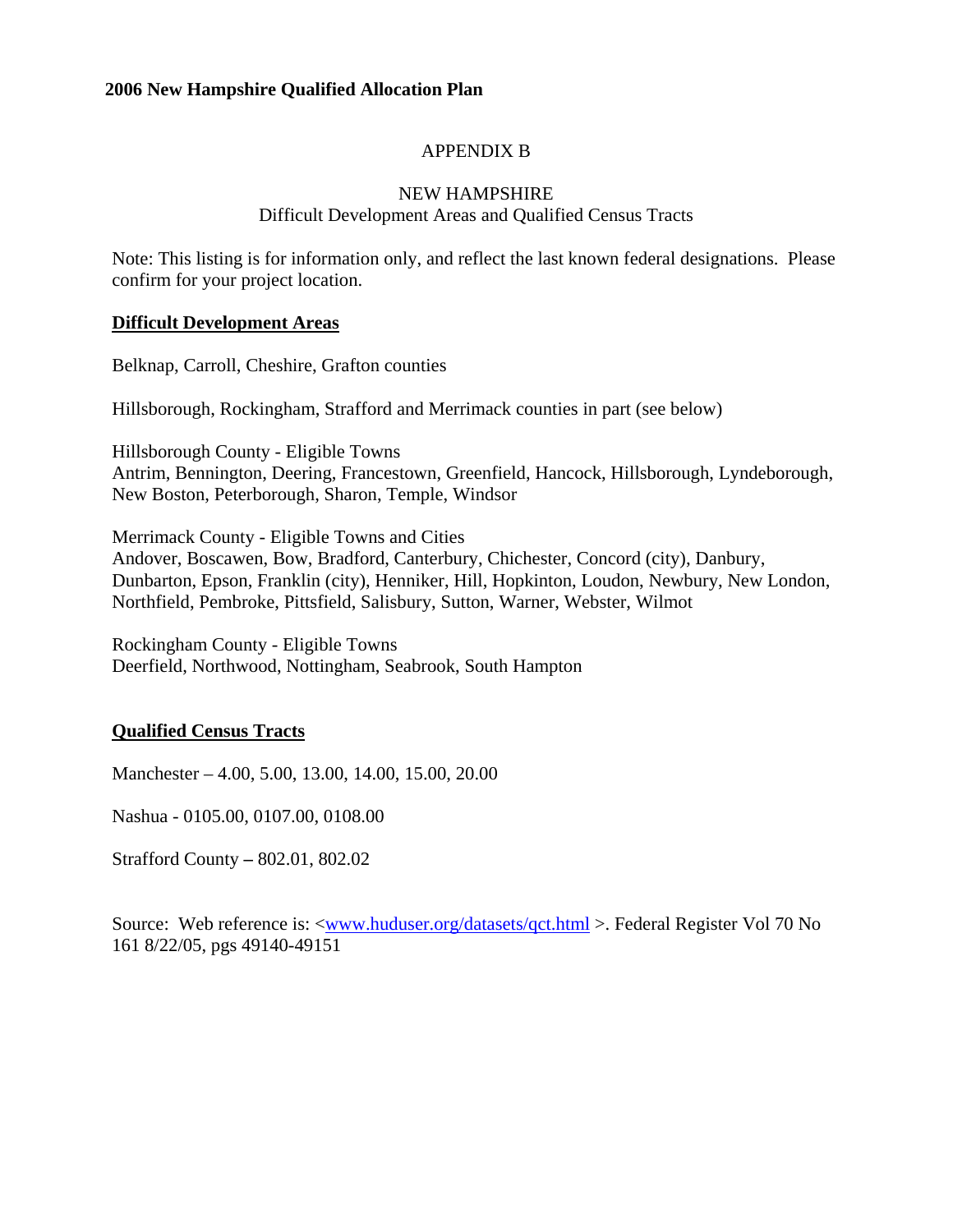# APPENDIX C APPLICATION THRESHOLD REQUIREMENTS

Applications must meet the following requirements in order to be ranked in accordance with the Selection Criteria:

- 1. Completed Application for Reservation
- 2. \*Exhibit 1-Site Information
- 3. \*Exhibit 2-Environmental Information (if available, or information regarding any known environmental problems)
- 4. \*Exhibit 3-Evidence of Site Control
- 5. \*Exhibit 8-Detailed Scope of Work with Cost Estimates, and identification of estimator
- 6. \*Exhibit 9-Verification of Non-Profit Status (if applicable)
- 7. \*Exhibit 10-List of Developer's Other Real Estate
- 8. \*Exhibit 11-Resumes of Development Team
- 9. \*Exhibit 12-Management Agent Questionnaire
- 10. \*Exhibit 13-Management Plan
- 11. \*Exhibit 14-Tenant Selection Plan
- 12. Documentation verifying eligibility for selection criteria points
- 13. Tax Credit Application Fee

Applications which do not meet the above requirements will be returned to the applicant. If the project scores competitively and meets all applicable requirements of the Authority, a reservation of credit shall be recommended to the Multi-Family/Special Projects Committee of the Board of Directors.

\* See Application list of exhibits.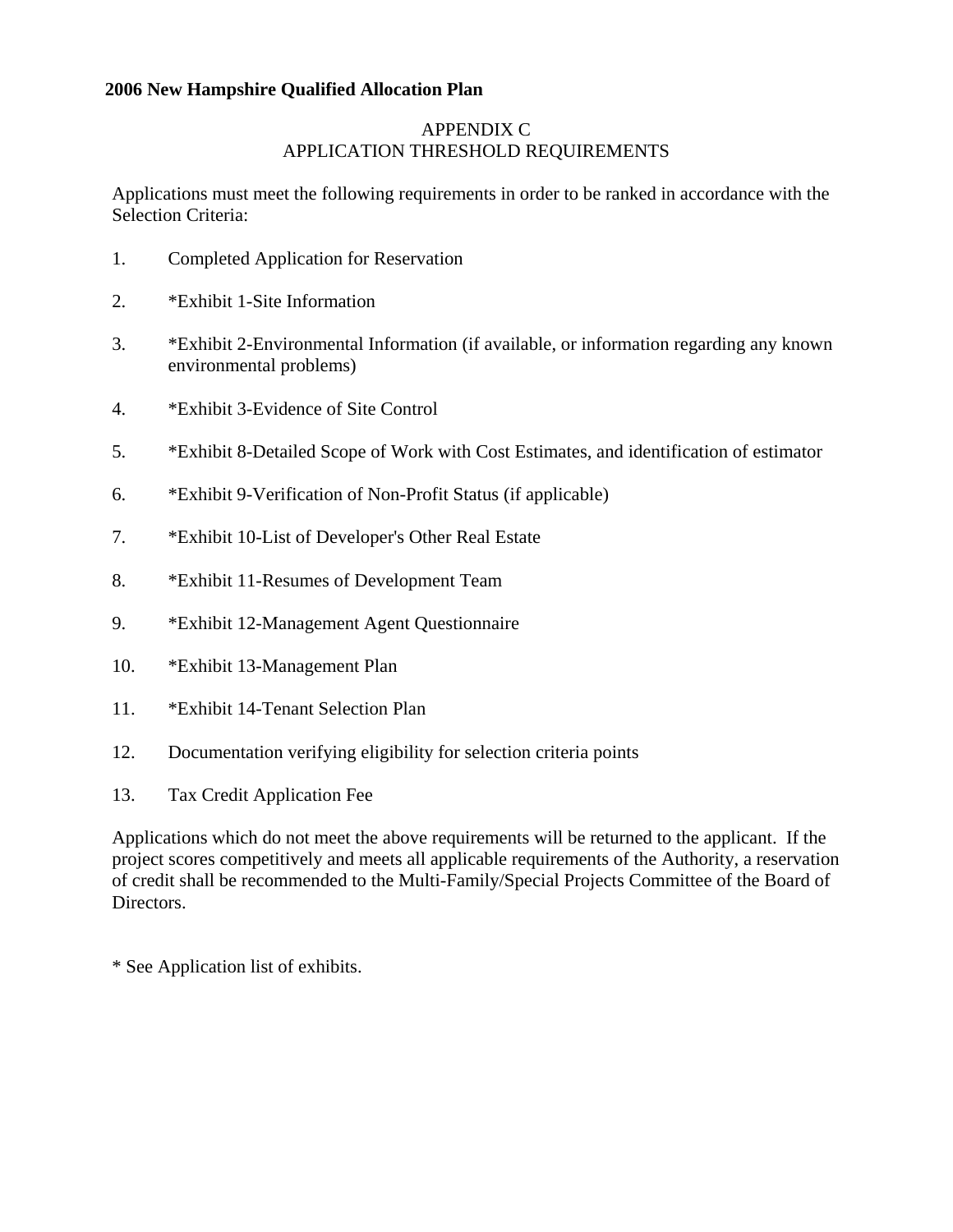# APPENDIX D COMMITMENT PHASE REQUIREMENTS

The following documents must be submitted to the Authority within 120 days of notification of a Reservation of Tax Credits by the Authority's Multi-Family/Special Project Review Committee, or 30 days prior to deadline for Allocation Phase, whichever is sooner:

Projects must meet the requirements of the Commitment Phase to be eligible for an allocation of tax credits. Commitment requirement extensions may be granted at the sole discretion of the Authority. **The tax credit Reservation may be rescinded at the sole discretion of the Authority for not meeting the Commitment Phase Requirements, or for a failure to meet the General Criteria in HFA:109:07B**.

- 1. Letter requesting Commitment of Tax Credits, and inclusion of any pages from the Application Form related to changes in the project scope or cost, including complete updated budget.
- 2. \*Exhibit 19-Evidence of Zoning/Local Approvals
- 3. \*Exhibit 20-Permanent Financing Letter of Commitment
- 4. \*Exhibit 21-Construction Financing Letter of Commitment
- 5. \*Exhibit 22-Equity Investment Letter of Commitment
- 6. \*Exhibit 23-Tax Credit Bridge Loan Letter of Commitment (if applicable)
- 7. \*Exhibit 24-Construction Period Sources and Uses
- 8. \*Exhibit 27-Final Plans and Specifications
- 7. \*Exhibit 16-Appraisal (if required by the Authority)
- 8. \*Exhibit 17-Market Study
- 9. \*Exhibit 2 Environmental Site Assessment (if required by the Authority).
- 10. Evidence of continued site control
- 11. Copy of the Architect Contract
- 12. For projects providing tenant services, an executed agreement binding on both parties
- 13. Copies of construction proposals (or bids), if available
- 14. Copy of contract for consultant services (if applicable)
- 15. Tax Credit Commitment Fee
- \* See Application list of exhibits.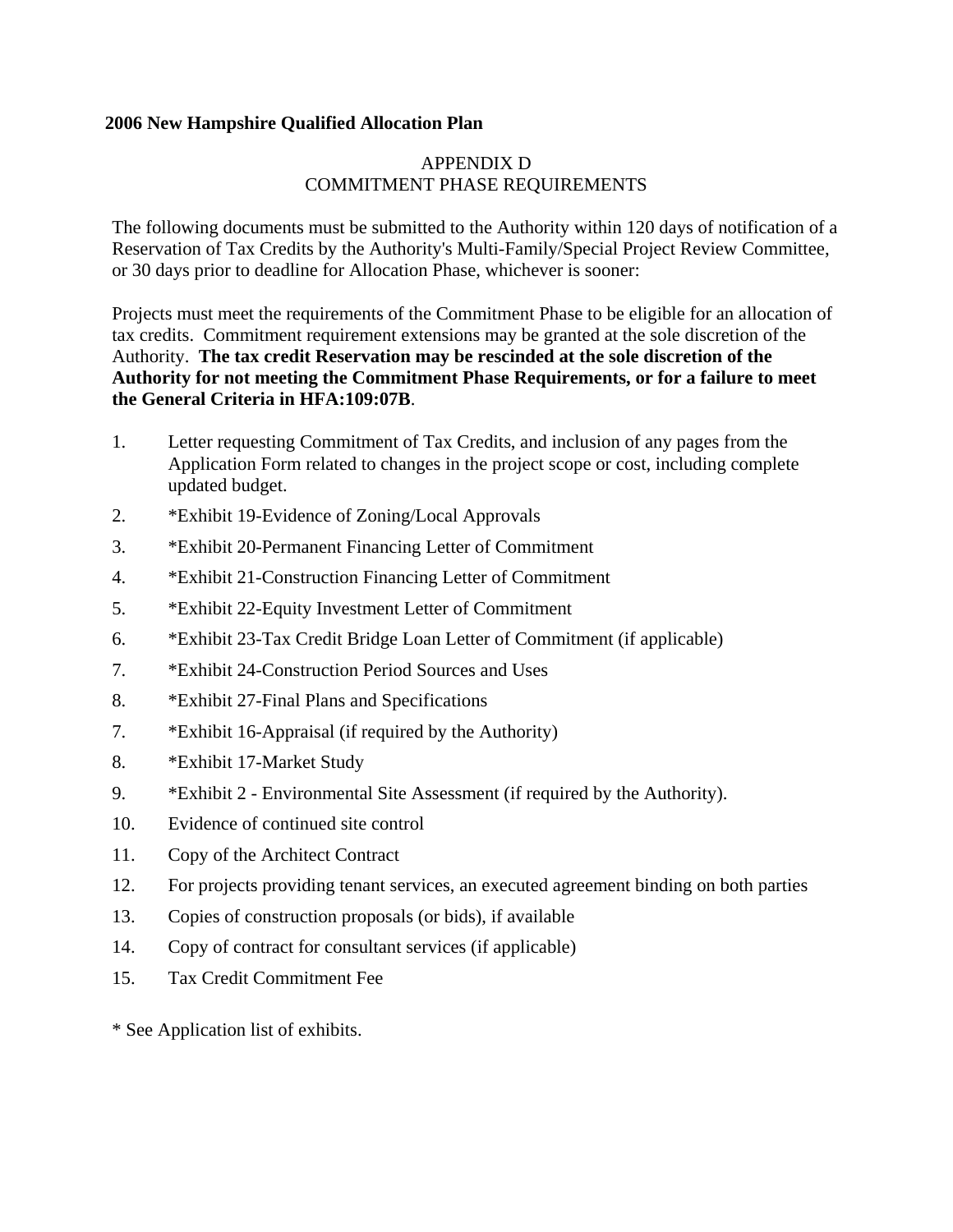# APPENDIX E CARRYOVER ALLOCATION REQUIREMENTS

- 1. Letter requesting a Carryover Allocation, and inclusion of any pages from the Application Form related to changes in the project scope or cost.
- 2. \*Carryover Cost Certification
- 3. Evidence of limited partnership existence, including federal tax identification number; Certificate of Good Standing for LP from NH Secretary of State or copy of certificate of LP stamped by Secretary of State.
- 4. Copy of Partnership Agreement or Offering Summary (draft acceptable)
- 5. Evidence of continued site control
- 6. Copy of Construction Proposals (or Bids) and executed Construction Contract. Include copy of schedule of values showing contractor overhead and profit breakdown, as per HFA109.05J.
- 7. Recorded Land Use Restriction Agreement (**contact Authority at least 14 days prior to deadline to receive document**).
- 8. Market Study completed.
- 9. Meets QAP Investment Cost Limits.
- 10. Construction contract meets 6-2-6 limits (HFA:1 09.05J)

\* The Carryover Cost Certification can be received at any time within 6 months of the "date of allocation."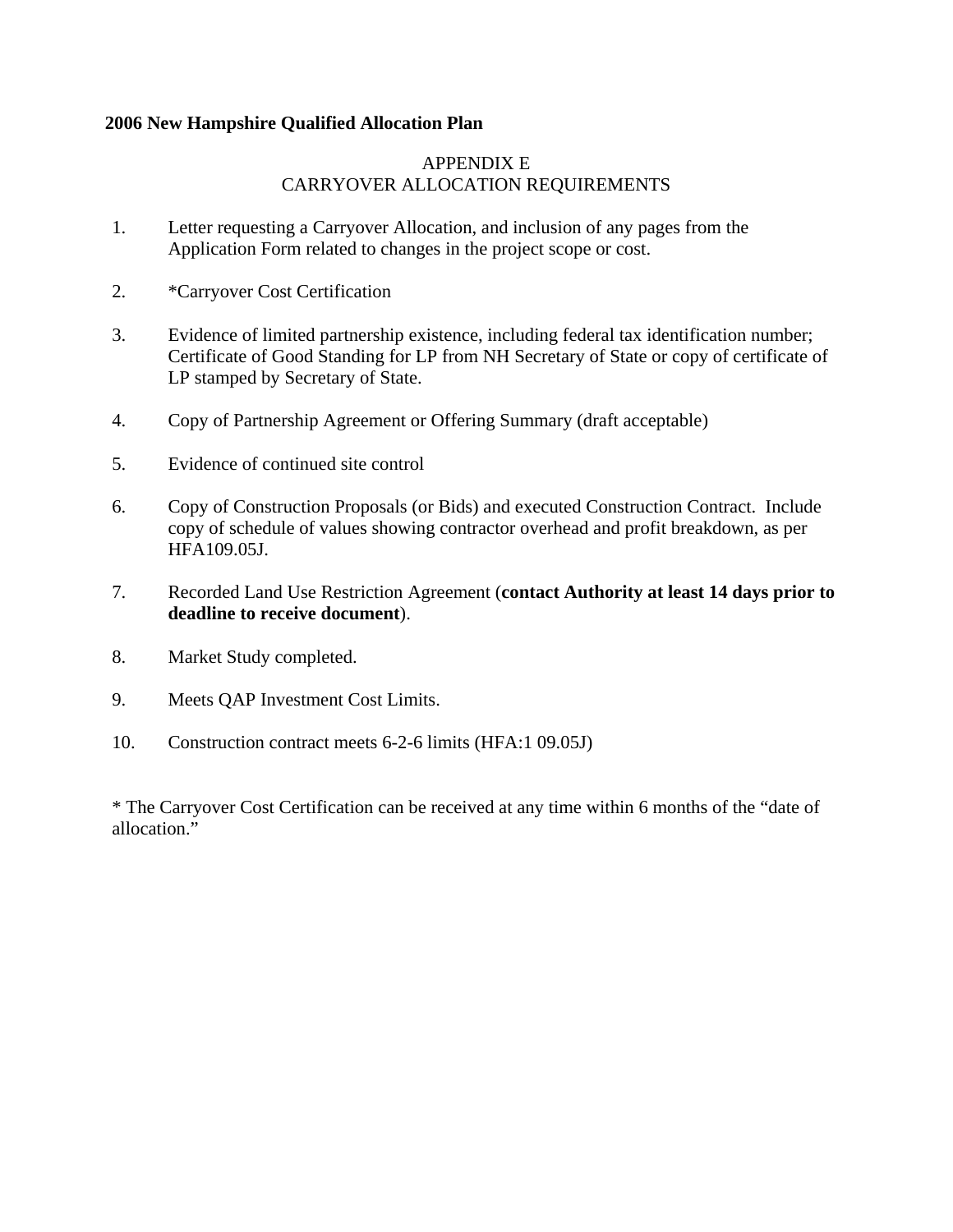### APPENDIX F FINAL ALLOCATION REQUIREMENTS

- 1. Updated application form with Sources and Uses corresponding to Final Cost **Certification**
- 2. Exhibit 37-Final Cost Certification
- 3. Developer Certification of Costs (see Appendix H for required format)
- 4. Developer Certification of Equity Proceeds (see Appendix I for required format)
- 5. "As-Built" Architect Certification (see Appendix J for required format)
- 6. Recorded Land Use Restriction Agreement, and evidence of its precedence in the land records (e.g., title search)
- 7. Executed Partnership Agreement, with equity pay-in schedule
- 8. Final Allocation Fee
- 9. Copy of Certificates of Occupancy
- 10. Copy of deed including legal description of property
- 11. Tax Credit Monitoring Fee
- 12. Certification of Tax Credit Management Training
- 13. Placed in service date for each building
- 14. Meet QAP Investment Cost Limits
- 15. Construction contract meets 6-2-6 limits (HFA:109.05J)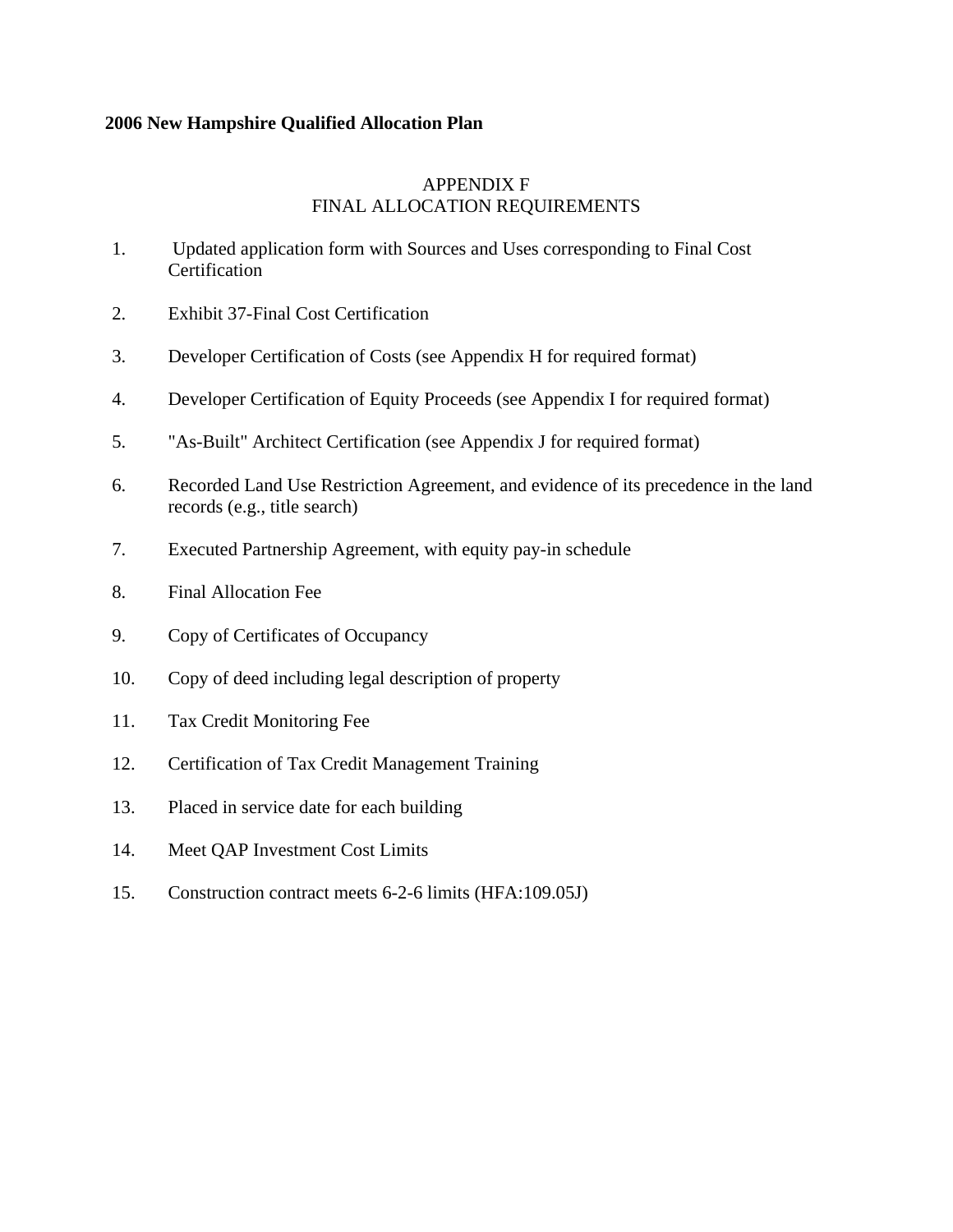### APPENDIX G

### SAMPLE

#### RIGHT OF FIRST REFUSAL

| This Agreement is entered into this $\qquad \qquad$ day of $\qquad \qquad$ , 20              |                          |
|----------------------------------------------------------------------------------------------|--------------------------|
| between                                                                                      | (the "Owner"), having an |
|                                                                                              |                          |
| and the New Hampshire Housing Finance Authority, having an address of 32                     |                          |
| Constitution Drive, Bedford, County of Hillsborough and State of New Hampshire, (hereinafter |                          |
|                                                                                              |                          |
| (hereinafter referred to as the "QUALIFIED NONPROFIT ENTITY"), having an address of          |                          |
|                                                                                              |                          |
| _____, and the parties agree as follows:                                                     |                          |
|                                                                                              |                          |

- 1. The Owner owns **the COV** extends the change of the own change of the change of the change of the change of the change of the change of the change of the change of the change of the change of the change of the change of 'PROPERTY"). See attachment for legal description.
- 2. A Qualified Nonprofit is defined as meeting the requirements of the Internal Revenue Code (IRC) Section 42(h)(5)C))
- 3. The Owner and its successors and assigns in interest (as may be approved by the Authority as per HFA:109.05N of the 205 Qualified Allocation Plan) are bound to the Low Income Housing Tax Credit (LIHTC) rent and income limits set forth in the Land Use Restriction Agreement (hereinafter referred to as the "LURA") for 99 years from the beginning of the compliance period as defined in the LURA, unless the Owner uses the following procedure:

(i) The Owner may make a bona fide offer to sell the Property to the Qualified Nonprofit Entity, or its successor and assigns, subsequent to the initial 30 year compliance period for a price equal to the minimum set forth in IRC Section  $42(i)(7)(B)$ . The offer shall be in writing delivered to the Qualified Nonprofit Entity, with a copy to the Authority. The Qualified Nonprofit Entity may accept the offer to sell by notifying the Owner in writing within ninety (90) days of its receipt of the offer. If the Qualified Nonprofit Entity accepts the offer, then the Owner and the Qualified Nonprofit Entity shall close the sale of the Property at the offices of the Authority within 180 days after the acceptance of the offer. If the Qualified Nonprofit Entity decides to purchase the Property, the original LURA will be discharged and no rent or income limits shall apply.

(ii) If the Qualified Nonprofit Entity does not accept the offer to purchase the Property or exercise its right under this Right of First Refusal ("ROFR"), to purchase the Property, as set forth in Paragraph 2 above, then the Owner shall offer to sell the Property to the Authority for the same price at which it offered to sell the Property to the Qualified Nonprofit Entity. The offer shall be in writing and delivered to the Authority. The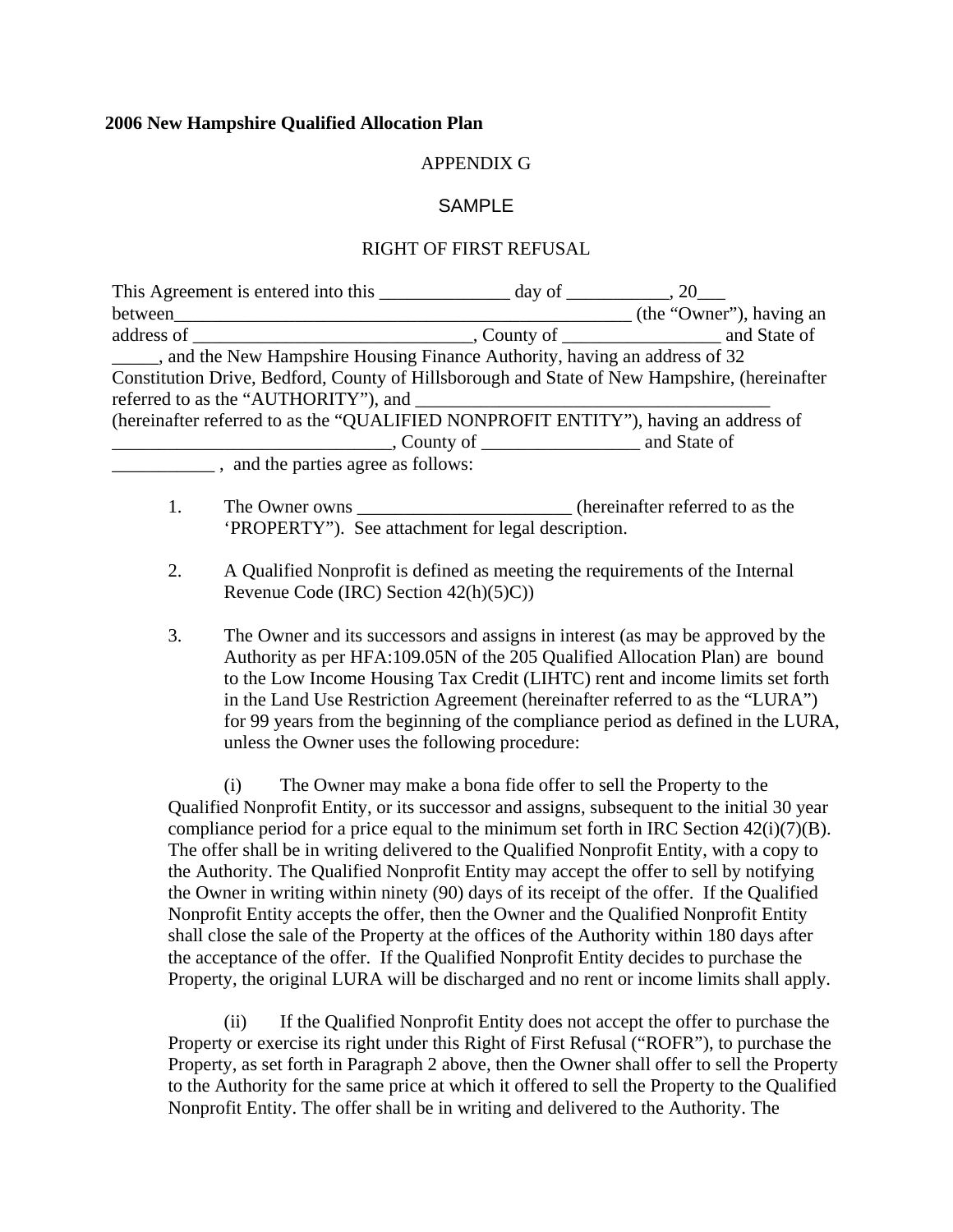Authority may accept the offer by notifying the Owner in writing within ninety (90) days of its receipt of the same. If the Authority gives written notice of its intent to accept this offer, the Authority and the Owner shall close the sale of this Property at the offices of the Authority within 180 days after receipt of the Authority's written notice of acceptance of the offer. The Authority may purchase this Property either for its own purposes or on behalf of another qualified nonprofit entity. If the Authority purchases the Property either for its own purposes or on behalf of another qualified nonprofit entity, the Authority may discharge the original LURA or negotiate a new LURA. In the event that the Authority negotiates a new LURA, it shall use its best efforts to maintain low income residency and affordability substantially the same as the existing LURA to the extent reasonably possible.

(iii) If the Authority declines the offer to sell the Property or to otherwise exercise its rights under this ROFR, either for its own purposes or on behalf of another qualified nonprofit entity, the LURA will be discharged by the Authority, and the Owner is free to sell and/or convert the Property to market rents or other uses, after adequate notice to existing tenants and compliance with existing law (including the 3 year tenant protection period cited at Section 42 (h) $(6)(e)(ii)$ ).

3. This Agreement may be assigned by the Owner, subject to the written approval of the Authority, which approval shall not be unreasonably withheld.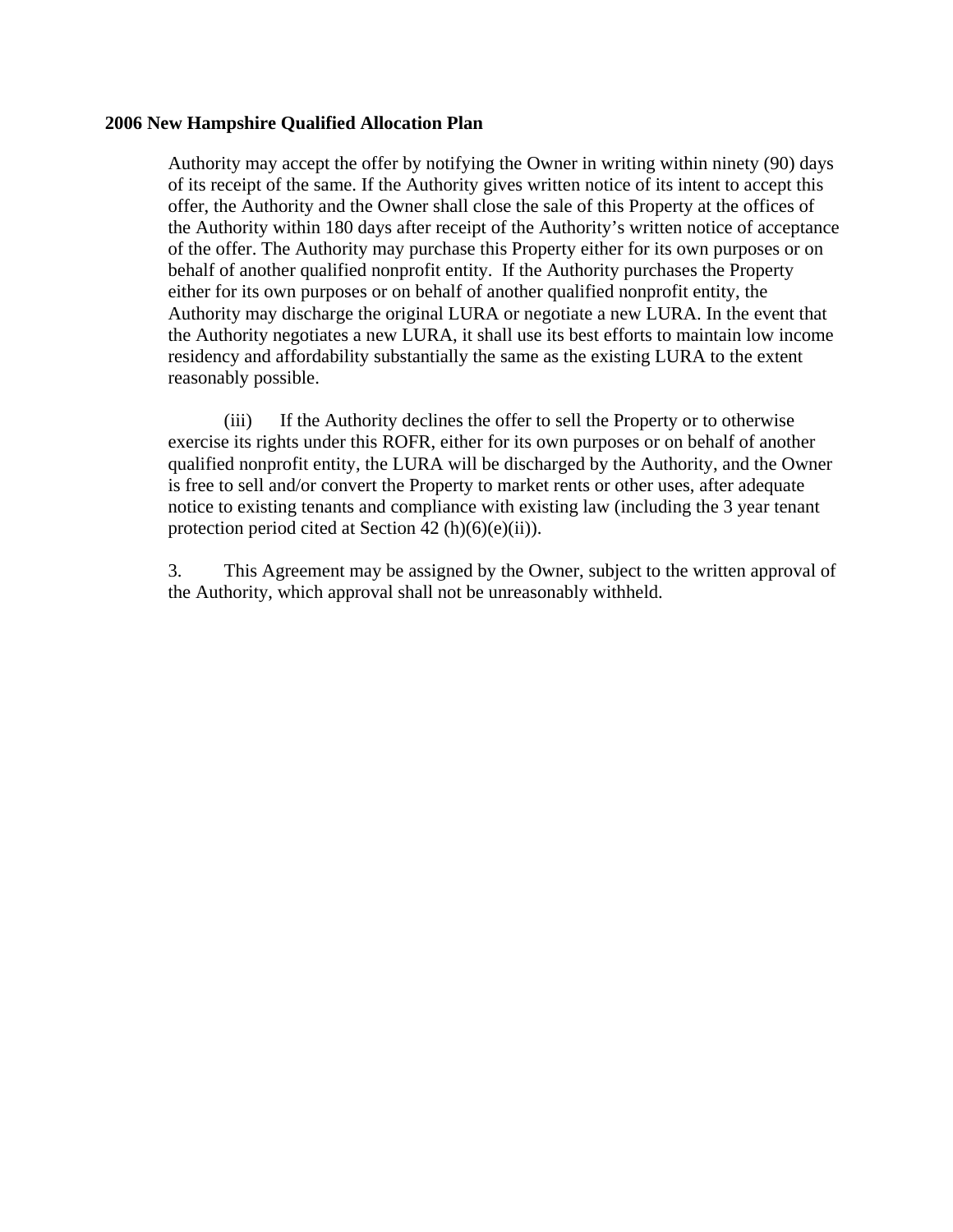# APPENDIX H DEVELOPER'S CERTIFICATION OF DEVELOPMENT COSTS

|            | ("Developer"), developer of                                                                    | (the "Project") |
|------------|------------------------------------------------------------------------------------------------|-----------------|
| located at | ın                                                                                             | New Hampshire,  |
|            | hereby certify that the accompanying Sources and Uses of Funds, Accountant's Certification of  |                 |
|            | Costs (including developer fee), Qualified Basis, and Applicable Fraction represent true and   |                 |
|            | accurate representation of the Project costs. I further state that the Qualified Basis and     |                 |
|            | Applicable Percentage were calculated in a manner consistent with regulations set forth in IRC |                 |
|            | 42. I recognize that any changes or misrepresentations from this certification may warrant     |                 |
|            | notification to the IRS of a LIHTC program violation via IRS Form 8623.                        |                 |

Date:

Duly Authorized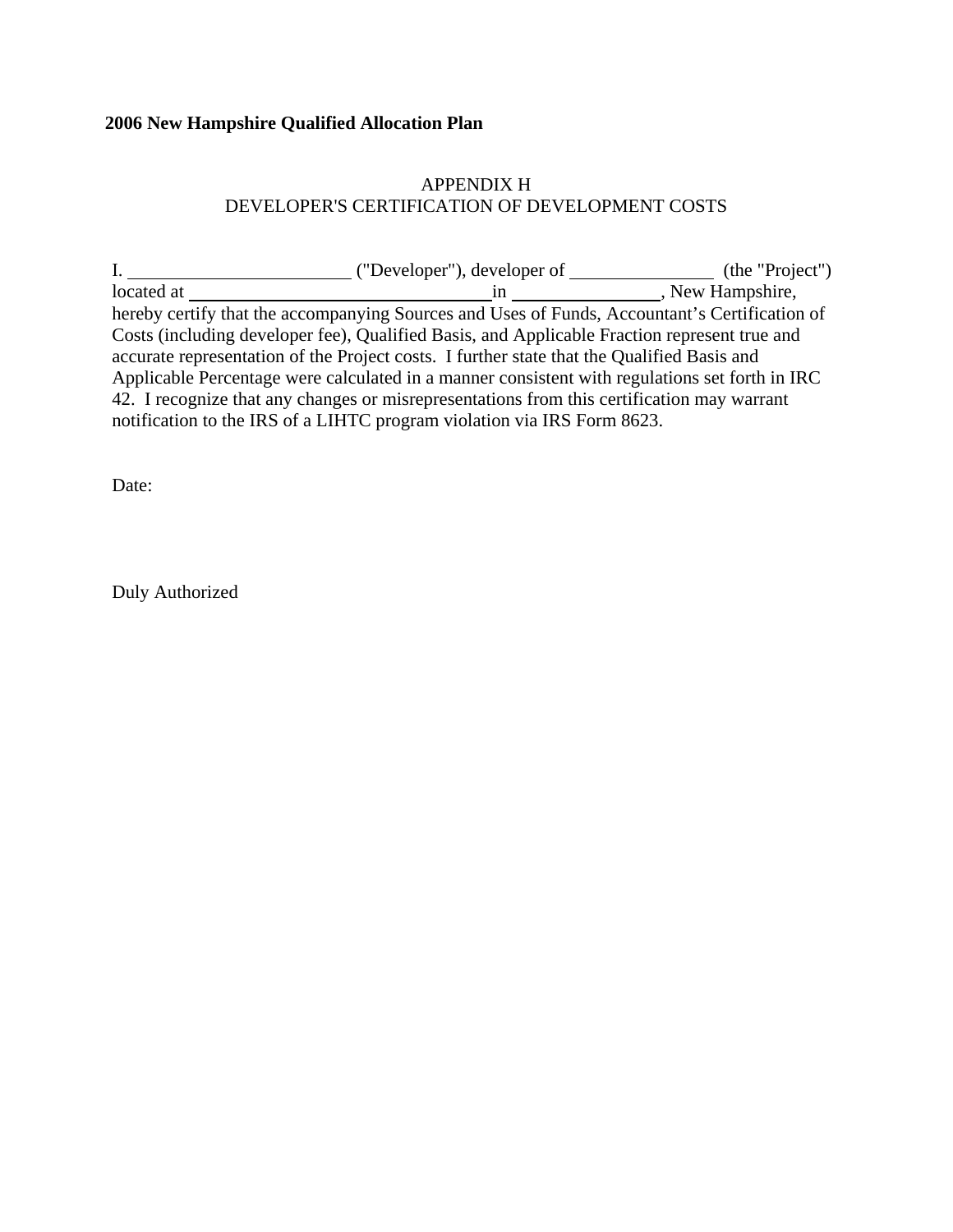# APPENDIX I

# DEVELOPER'S CERTIFICATION OF EQUITY PROCEEDS

|                                     |                                                                                   | $,$ ("Developer"), developer of $\_\_\_\_\_\_\_\_\_\_\_\_\_\_\_\_\_\_\_\_$ | ("the                                                                         |
|-------------------------------------|-----------------------------------------------------------------------------------|----------------------------------------------------------------------------|-------------------------------------------------------------------------------|
| Project") located at ______         |                                                                                   |                                                                            |                                                                               |
|                                     |                                                                                   |                                                                            |                                                                               |
|                                     | gained from the sale of 6 % interest in the Limited Partnership entitled          |                                                                            |                                                                               |
|                                     |                                                                                   |                                                                            | Limited Partnership Agreement dated _____________totaled \$ This gross equity |
|                                     | investment is based on a final allocation of Low Income Housing Tax Credits of \$ |                                                                            |                                                                               |
| annually for a period of ten years. |                                                                                   |                                                                            |                                                                               |

Date:

(Duly Authorized)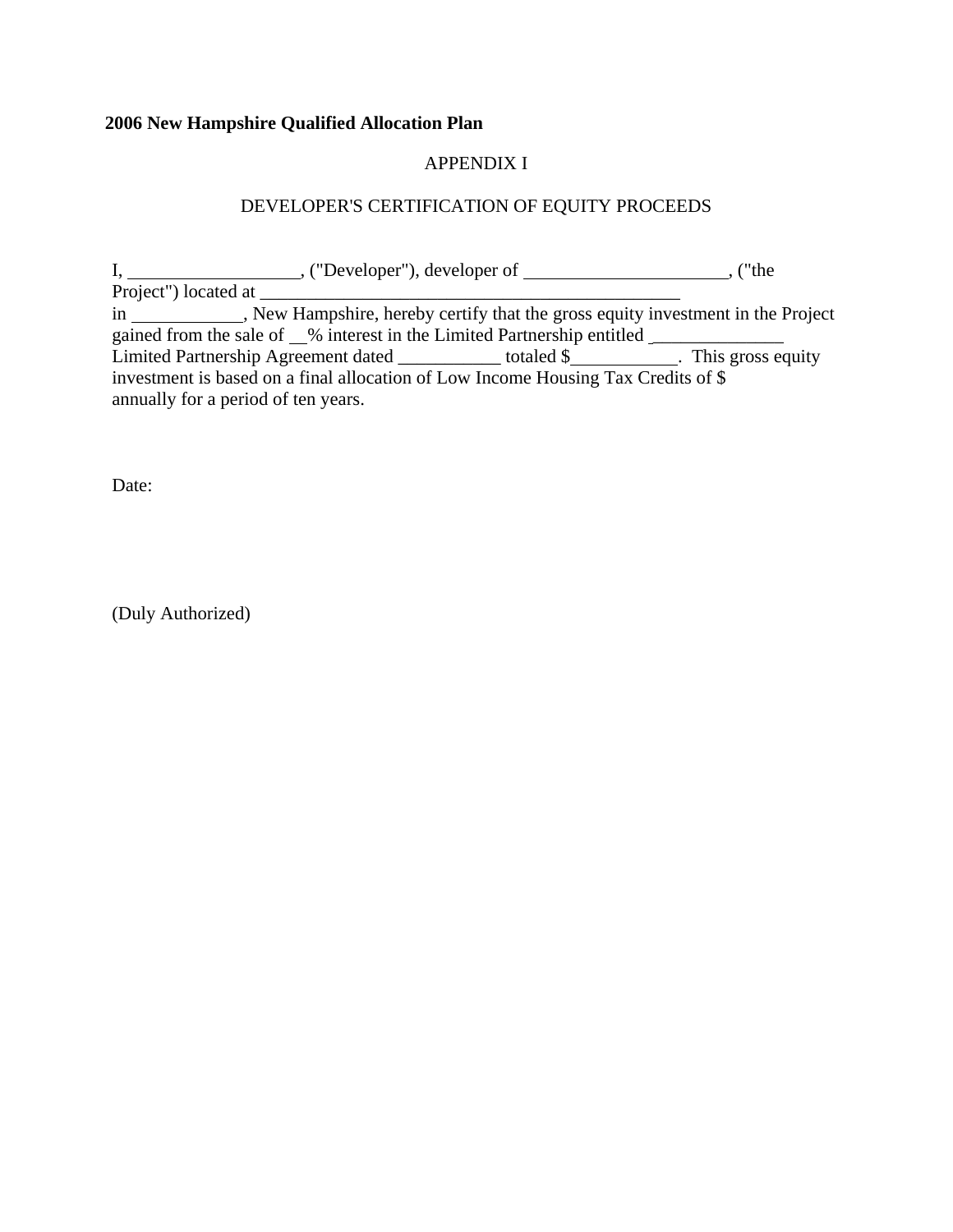# APPENDIX J

# "AS-BUILT" ARCHITECT CERTIFICATION

I have inspected the development known as \_\_\_\_\_\_\_\_\_\_\_\_\_\_\_\_\_\_\_\_\_\_\_\_\_\_\_\_\_\_\_\_(project name) located in  $\frac{c}{1}$  (city, state) and hereby certify that the development has been built in accordance with the drawings and specifications dated prepared by .

Based upon this inspection, to the best of my knowledge and belief, the development has been constructed in conformance with all local, state and federal laws designated as the development standard for the project including, but not limited to, the ADA, Section 504 and Fair Housing Laws as they pertain to handicapped accessibility and adaptability, all state and local health, safety and building codes and those requirements as set forth in the Authority's Design and Construction Standards.

Date

l

 $\overline{a}$ 

Architect

(Seal)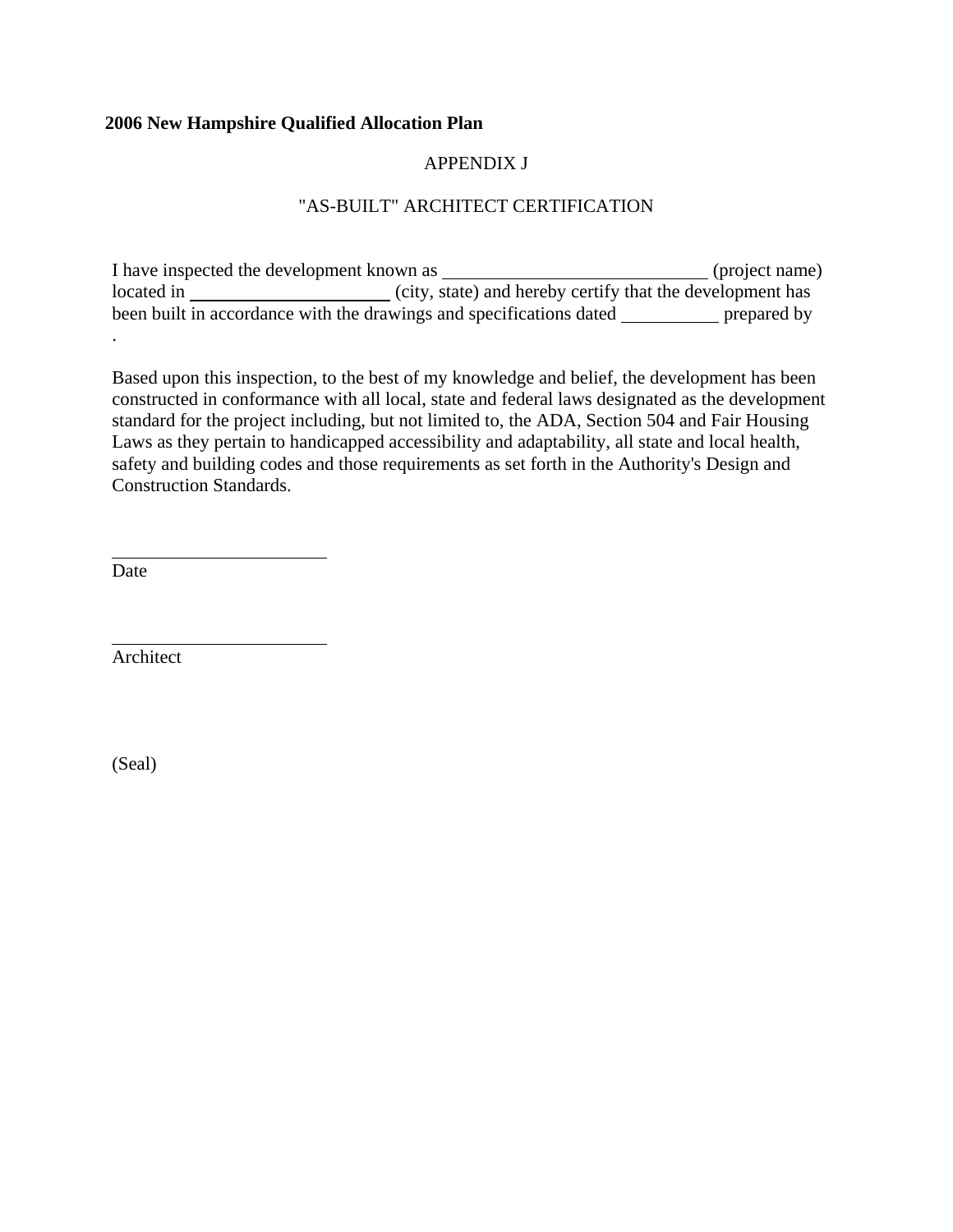# APPENDIX K

# ELECTION OF GROSS RENT FLOOR

Pursuant to Internal Revenue Service (IRS) Regulations, an Owner of a Low Income Housing Tax Credit project may designate the date that the Gross Rent Floor takes effect prior to the date the building is placed in service. The Gross Rent Floor establishes the initial permitted maximum rents for the project. The Gross Rent Floor also limits potential future rent reductions due to decreases in the applicable median area income limits. The IRS will treat the Gross Rent Floor as taking effect on the date the New Hampshire Housing Finance Authority (Authority) initially allocates tax credits to the building. However, the IRS will treat the Gross Rent Floor as taking effect on a building's placed in service date if the Owner designates that date as the date the Gross Rent Floor takes effect for the building. The Owner must make this designation to use the placed in service date and inform the IRS no later than when the building is placed in service.

Please make the following designation:

- [ ] If this box is checked, the Owner hereby elects pursuant to IRS Revenue Ruling 94-57, to fix the applicable Gross Rent Floor in accordance with Section 42  $(g)(2)(A)$  at the date the building is placed in service. This document must be submitted to the Authority prior to the project's placed in service date.
- [ ] If this box is checked, the Owner has made no election pursuant to IRS Revenue Ruling 94-57, and the applicable Gross Rent Floor for a building shall be set at the date the Authority initially allocates low income housing tax credits, which shall be the earlier of 1) the date of the Carryover Allocation or 2) the date of the Final Allocation (IRS Form 8609).

A decrease in the median area income limits will not require a reduction in rents below the Gross Rent Floor.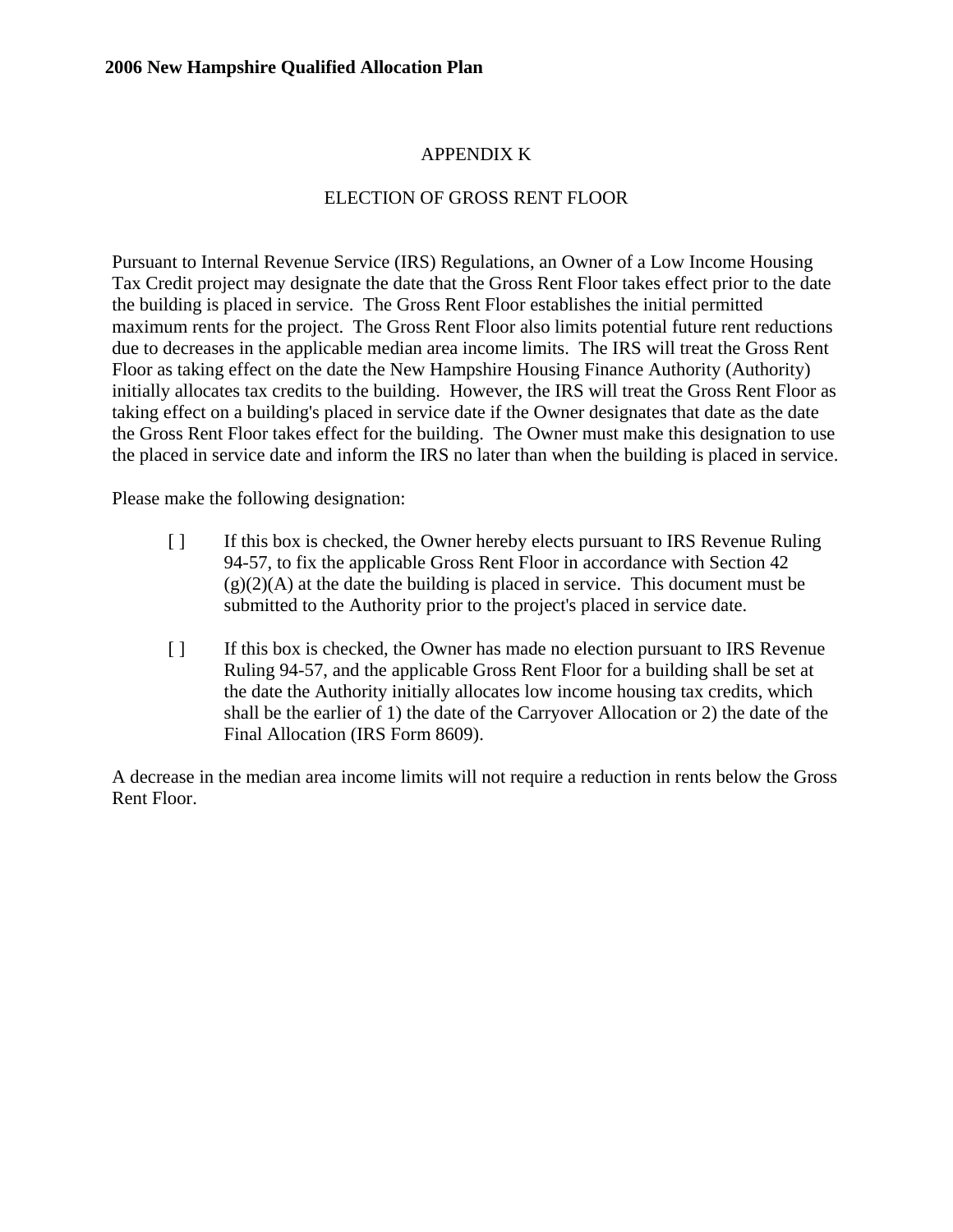| <b>Property Name:</b>                                                                                                                                                                                                            |                                                                                                 |  |  |
|----------------------------------------------------------------------------------------------------------------------------------------------------------------------------------------------------------------------------------|-------------------------------------------------------------------------------------------------|--|--|
| Number of units:                                                                                                                                                                                                                 | Indicate the number of hours per week the<br>program will operate on-site:                      |  |  |
| Is there office space available for the service<br>coordinator on-site?                                                                                                                                                          | Is there community or meeting space for<br>program staff and activities on site?                |  |  |
| Is there any eligibility criterion for services? If yes describe:                                                                                                                                                                |                                                                                                 |  |  |
|                                                                                                                                                                                                                                  |                                                                                                 |  |  |
| Describe how residents will be informed that Resident Service Coordination is available:                                                                                                                                         |                                                                                                 |  |  |
|                                                                                                                                                                                                                                  |                                                                                                 |  |  |
|                                                                                                                                                                                                                                  |                                                                                                 |  |  |
| Describe the role and relationship between property manager and service provider in<br>implementing the program:                                                                                                                 |                                                                                                 |  |  |
|                                                                                                                                                                                                                                  |                                                                                                 |  |  |
|                                                                                                                                                                                                                                  |                                                                                                 |  |  |
| Outline and describe the scope of services to be delivered including the plan for offering<br>community based programs at the property and issues the proposed resident service coordinator<br>would address with the residents: |                                                                                                 |  |  |
|                                                                                                                                                                                                                                  |                                                                                                 |  |  |
|                                                                                                                                                                                                                                  |                                                                                                 |  |  |
|                                                                                                                                                                                                                                  |                                                                                                 |  |  |
|                                                                                                                                                                                                                                  |                                                                                                 |  |  |
|                                                                                                                                                                                                                                  | * If contracting with a provider for service coordination, a letter of agreement signed by both |  |  |
| parties must be submitted with the proposal.                                                                                                                                                                                     |                                                                                                 |  |  |

# **SERVICE ENRICHED HOUSING LEVEL-1 APPENDIX L**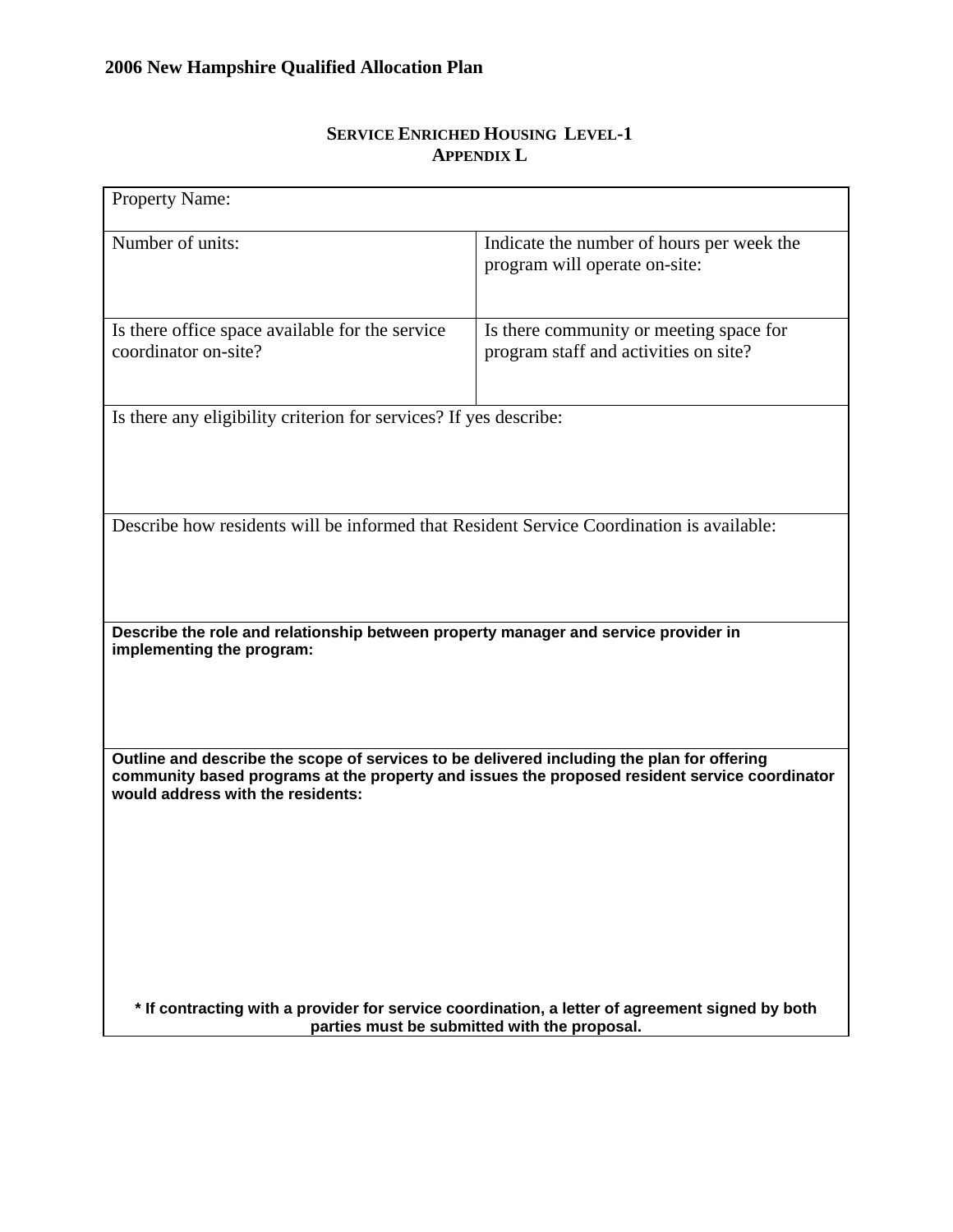| <b>Budget Category</b>                                                                                       | Year 1<br><b>Annual</b><br><b>Budget</b> | Year <sub>2</sub><br><b>Annual</b><br><b>Budget</b> | Year 3<br><b>Annual</b><br><b>Budget</b> |
|--------------------------------------------------------------------------------------------------------------|------------------------------------------|-----------------------------------------------------|------------------------------------------|
| 1. Personnel Costs (limited to the on-<br>1.                                                                 |                                          |                                                     |                                          |
| <b>RSC</b><br>and/or<br>contracted<br>site<br>service                                                        |                                          |                                                     |                                          |
| provider.)                                                                                                   |                                          |                                                     |                                          |
|                                                                                                              |                                          |                                                     |                                          |
| 1.                                                                                                           |                                          |                                                     |                                          |
| $\overline{2}$ .                                                                                             |                                          |                                                     |                                          |
| <b>Subtotal Personnel:</b>                                                                                   |                                          |                                                     |                                          |
| Tax/Benefits @<br>$\frac{0}{0}$                                                                              |                                          |                                                     |                                          |
|                                                                                                              |                                          |                                                     |                                          |
| <b>Total Payroll and Benefits</b>                                                                            |                                          |                                                     |                                          |
| 2.                                                                                                           |                                          |                                                     |                                          |
| 2. Program Expenses include<br>workshops, informational/program                                              |                                          |                                                     |                                          |
| materials, refreshments, incentives for                                                                      |                                          |                                                     |                                          |
| resident participation, a one-time                                                                           |                                          |                                                     |                                          |
| computer purchase (for RSC use or                                                                            |                                          |                                                     |                                          |
| computer lab), Internet services.                                                                            |                                          |                                                     |                                          |
|                                                                                                              |                                          |                                                     |                                          |
| 1.                                                                                                           |                                          |                                                     |                                          |
| $\overline{2}$ .                                                                                             |                                          |                                                     |                                          |
| 3.                                                                                                           |                                          |                                                     |                                          |
| 4.                                                                                                           |                                          |                                                     |                                          |
| 5.                                                                                                           |                                          |                                                     |                                          |
|                                                                                                              |                                          |                                                     |                                          |
| <b>Total Program Expenses</b>                                                                                |                                          |                                                     |                                          |
|                                                                                                              |                                          |                                                     |                                          |
| Administrative and Overhead Costs training related                                                           |                                          |                                                     |                                          |
| expenses, telephone, postage, printing, copier, office<br>supplies, and bookkeeping and accounting services. |                                          |                                                     |                                          |
|                                                                                                              |                                          |                                                     |                                          |
| <b>TOTAL EXPENSES</b>                                                                                        |                                          |                                                     |                                          |

# **SERVICE ENRICHED HOUSING LEVEL-1 PROGRAM BUDGET**

**Identify the source of the funds committed:**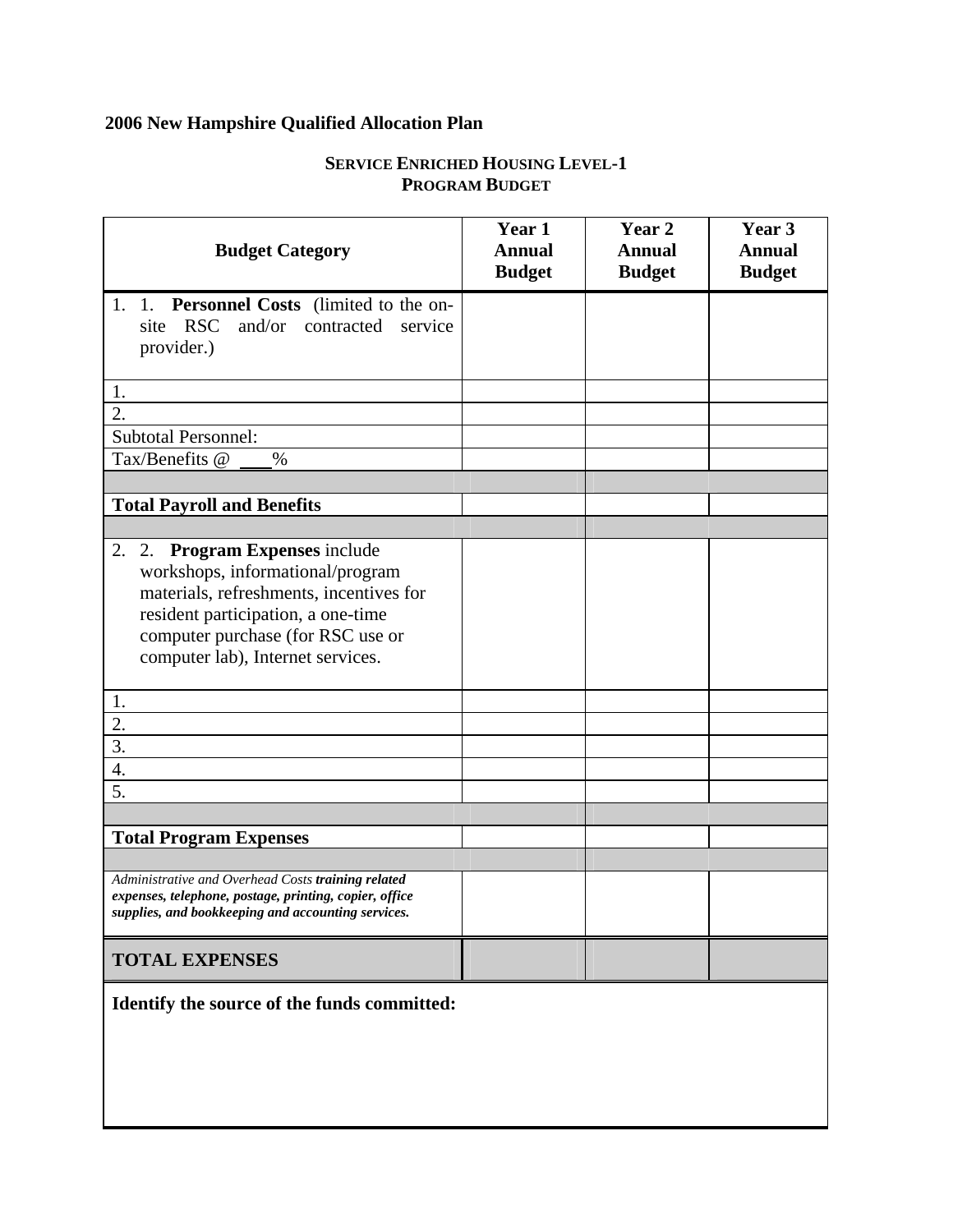### APPENDIX M

# LOCATION POINTS

Communities Analysis - By county, by proposed points (family and other non-senior projects only) Communities > 700 Total Housing Units \*Note: Communities w/ less than 700 units (and other non-data communities): 3 points

Senior projects: 0 points for all projects

\*\*Note: Location points only for family and other non-senior projects which are new construction or where rehab costs equal or exceed 50% of TDC (less land).

| County       | Column A<br>20 points                                                                                                                                                        | Column <sub>B</sub><br>15 points                                                                      | Column <sub>C</sub><br>10 points                                                  | Column <sub>D</sub><br>0 points              |
|--------------|------------------------------------------------------------------------------------------------------------------------------------------------------------------------------|-------------------------------------------------------------------------------------------------------|-----------------------------------------------------------------------------------|----------------------------------------------|
| Belknap      | Sanbornton<br><b>Barnstead</b><br>New Hampton<br>Gilford<br>Gilmanton                                                                                                        | Meredith<br><b>Belmont</b><br>Alton                                                                   |                                                                                   | Tilton<br>Laconia                            |
| Carroll      | Moultonborough<br>Tuftonboro                                                                                                                                                 | Madison<br>Ossipee<br>Wolfeboro<br>Wakefield                                                          | <b>Bartlett</b><br>Tamworth<br>Conway                                             |                                              |
| Cheshire     |                                                                                                                                                                              | Rindge<br>Chesterfield<br>Alstead<br>Fitzwilliam<br>Swanzey                                           | Marlborough<br>Hinsdale<br>Walpole<br>Winchester<br>Troy<br>Jaffrey               | Keene                                        |
| Coos         |                                                                                                                                                                              | Northumberland                                                                                        | Gorham<br>Lancaster<br>Colebrook<br>Whitefield                                    | <b>Berlin</b>                                |
| Grafton      |                                                                                                                                                                              | <b>Holderness</b><br>Campton<br>Canaan                                                                | Haverhill<br><b>Bristol</b><br>Enfield<br>Hanover<br><b>Bethlehem</b><br>Thornton | Lebanon<br>Ashland<br>Littleton<br>Plymouth  |
| Hillsborough | Litchfield<br>New Boston<br>Weare<br>Pelham<br>Amherst<br>Hollis<br>Bedford<br><b>Brookline</b><br>Merrimack<br>Deering                                                      | Hudson<br>New Ipswich<br>Goffstown<br>Hancock                                                         | Hillsborough<br>Greenville<br>Wilton<br>Peterborough<br>Antrim                    | Manchester<br>Nashua<br>Milford              |
| Merrimack    | Dunbarton<br>Loudon<br>Chichester<br>Bow<br>Hopkinton<br>Canterbury                                                                                                          | Hooksett<br>New London<br><b>Boscawen</b><br>Epsom<br>Andover<br>Warner                               | Pembroke<br>Northfield<br>Allenstown<br>Henniker                                  | Pittsfield<br>Franklin<br>Concord            |
| Rockingham   | Brentwood<br>Candia<br>Sandown<br>Deerfield<br>Danville<br>Chester<br>Nottingham<br>North Hampton<br>Atkinson<br><b>Hampton Falls</b><br>Kingston<br>Stratham<br>Londonderry | Greenland<br>Raymond<br>Northwood<br>Epping<br>Plaistow<br>Hampstead<br>Salem<br><b>Newton</b><br>Rye | Hampton<br>Exeter                                                                 | Portsmouth<br>Seabrook<br>Newmarket<br>Derry |